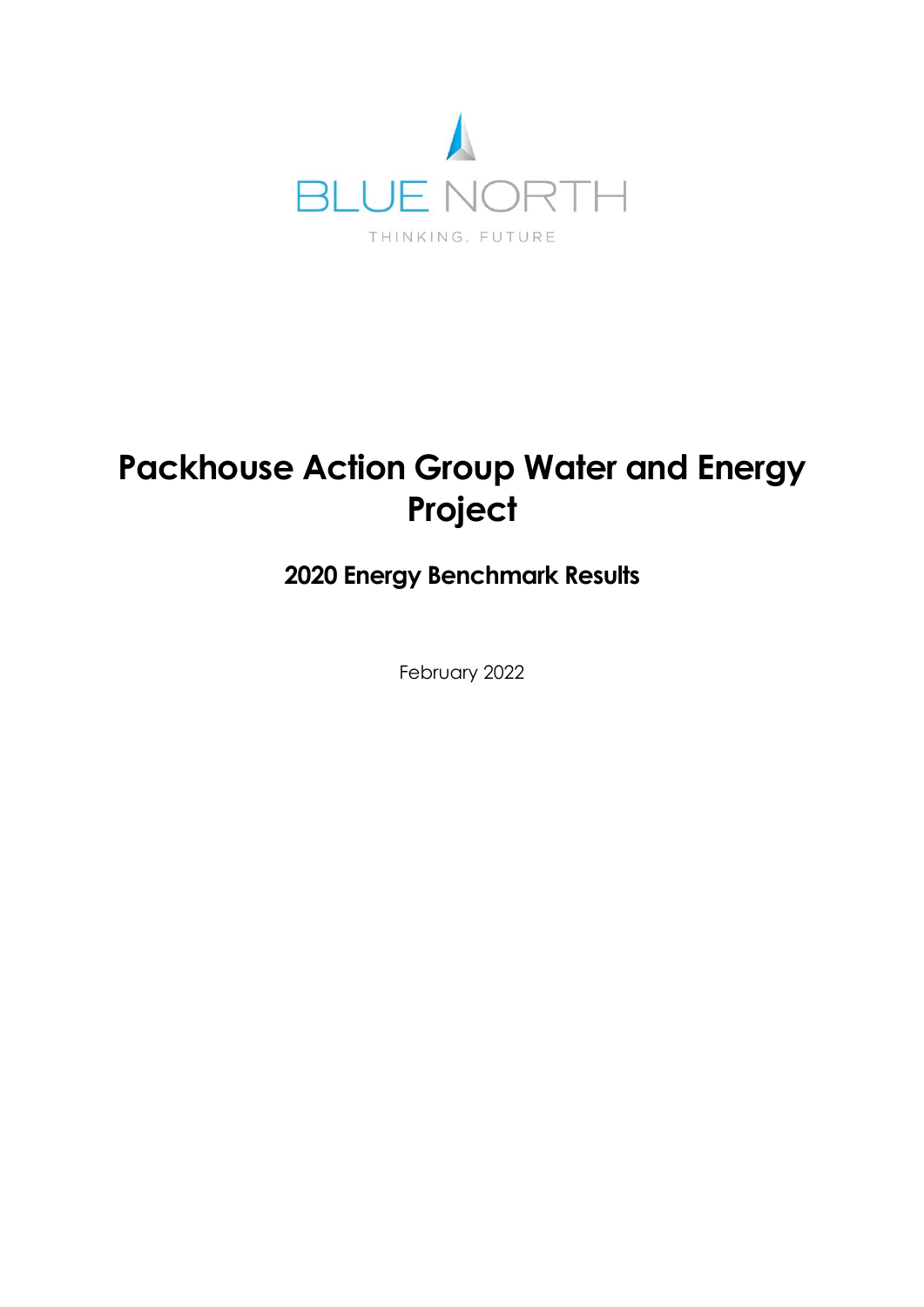#### **Table of Contents**

| $\mathbf{1}$   |       |  |  |  |  |  |
|----------------|-------|--|--|--|--|--|
| $\overline{2}$ |       |  |  |  |  |  |
| 2.1            |       |  |  |  |  |  |
|                | 2.2   |  |  |  |  |  |
|                | 2.3   |  |  |  |  |  |
|                | 2.4   |  |  |  |  |  |
| $\mathfrak{S}$ |       |  |  |  |  |  |
|                | 3.1   |  |  |  |  |  |
|                | 3.1.1 |  |  |  |  |  |
|                | 3.1.2 |  |  |  |  |  |
|                | 3.2   |  |  |  |  |  |
|                | 3.2.1 |  |  |  |  |  |
|                | 3.2.2 |  |  |  |  |  |
| 3.3            |       |  |  |  |  |  |
|                | 3.3.1 |  |  |  |  |  |
|                | 3.3.2 |  |  |  |  |  |
| 4              |       |  |  |  |  |  |
| 5              |       |  |  |  |  |  |
|                | 5.1.1 |  |  |  |  |  |
| 6              |       |  |  |  |  |  |
| 7              |       |  |  |  |  |  |
|                | 7.1   |  |  |  |  |  |
| 7.2            |       |  |  |  |  |  |
| 7.3            |       |  |  |  |  |  |
| 7.4            |       |  |  |  |  |  |
| 8              |       |  |  |  |  |  |
| 9              |       |  |  |  |  |  |

#### Table of Figures

#### List of Tables

| Table 1: Summary of packhouse data quality for the different areas/activities |  |
|-------------------------------------------------------------------------------|--|
|                                                                               |  |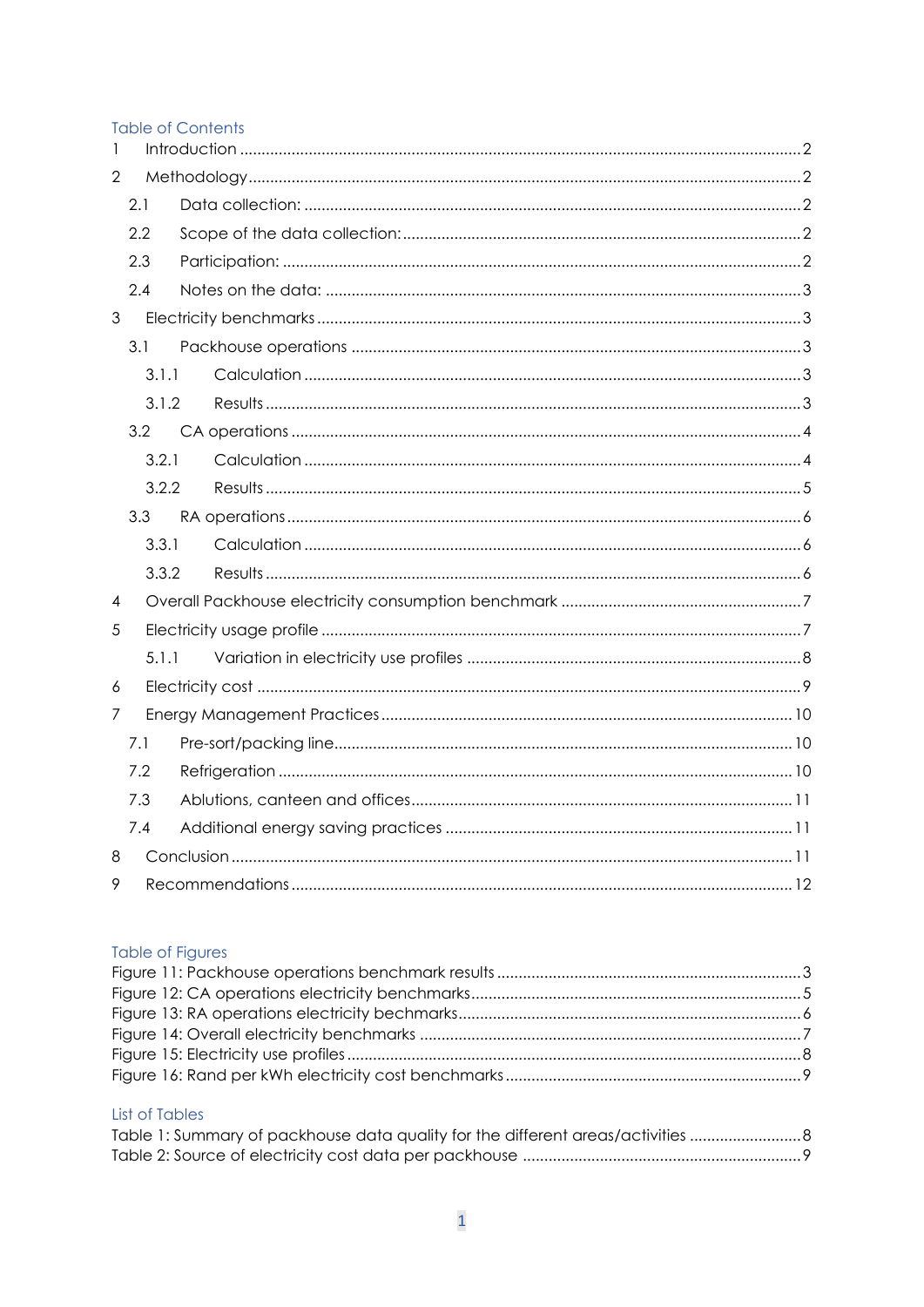# <span id="page-2-0"></span>**1 Introduction**

In 2021, Blue North Sustainability was contracted by the Packhouse Action Group (PAG) to benchmark the electricity consumption in pome fruit packhouse and cold storage operations. This was the first round of electricity benchmarks, compared to the fourth round of water benchmarks that have just been completed. The objectives of the project were to:

- conduct an electricity consumption benchmark study to highlight areas where packhouses can save energy;
- identify and compare energy management practices applied; and
- encourage industry knowledge sharing.

This report presents the results of electricity use benchmarks from **January to December 2020** and summarises the different energy management methodologies applied at the packhouses.

# <span id="page-2-1"></span>**2 Methodology**

Packhouses were onboarded with a virtual call to introduce them to the project and provide them with training on how to complete the data collection tool. A guidance video on the data collection tool was also sent to all participating packhouses.

# <span id="page-2-2"></span>2.1 Data collection

Data was collected via an excel based data collection tool and sense checked by the project team. Data anomalies were discussed with participants and, where applicable, rectified or reasons for the anomalies were recorded.

# <span id="page-2-3"></span>2.2 Scope of the data collection

The following three areas in pome fruit packhouses were benchmarked in terms of electricity consumption:

- **Packhouse operations** This includes all operational electricity consumption in the packhouse (pre-sort, packing lines, ablutions, canteens, and offices).
- **Controlled Atmosphere (CA) operations** This includes all electricity consumption relevant only to CA operations (refrigeration plant, compressors, condensers, fans, cooling towers, etc.)
- **Regulated Atmosphere (RA) operations** This includes all electricity consumption relevant only to RA operations (refrigeration plant, compressors, condensers, fans, cooling towers, etc.)

# <span id="page-2-4"></span>2.3 Participation

Twenty-one packhouses were contacted of which 11 packhouses provided data. In addition, one packhouse committed to providing data, but no further response was received after multiple follow-ups. Four more packhouses did not provide data but committed to participating in future data collection rounds.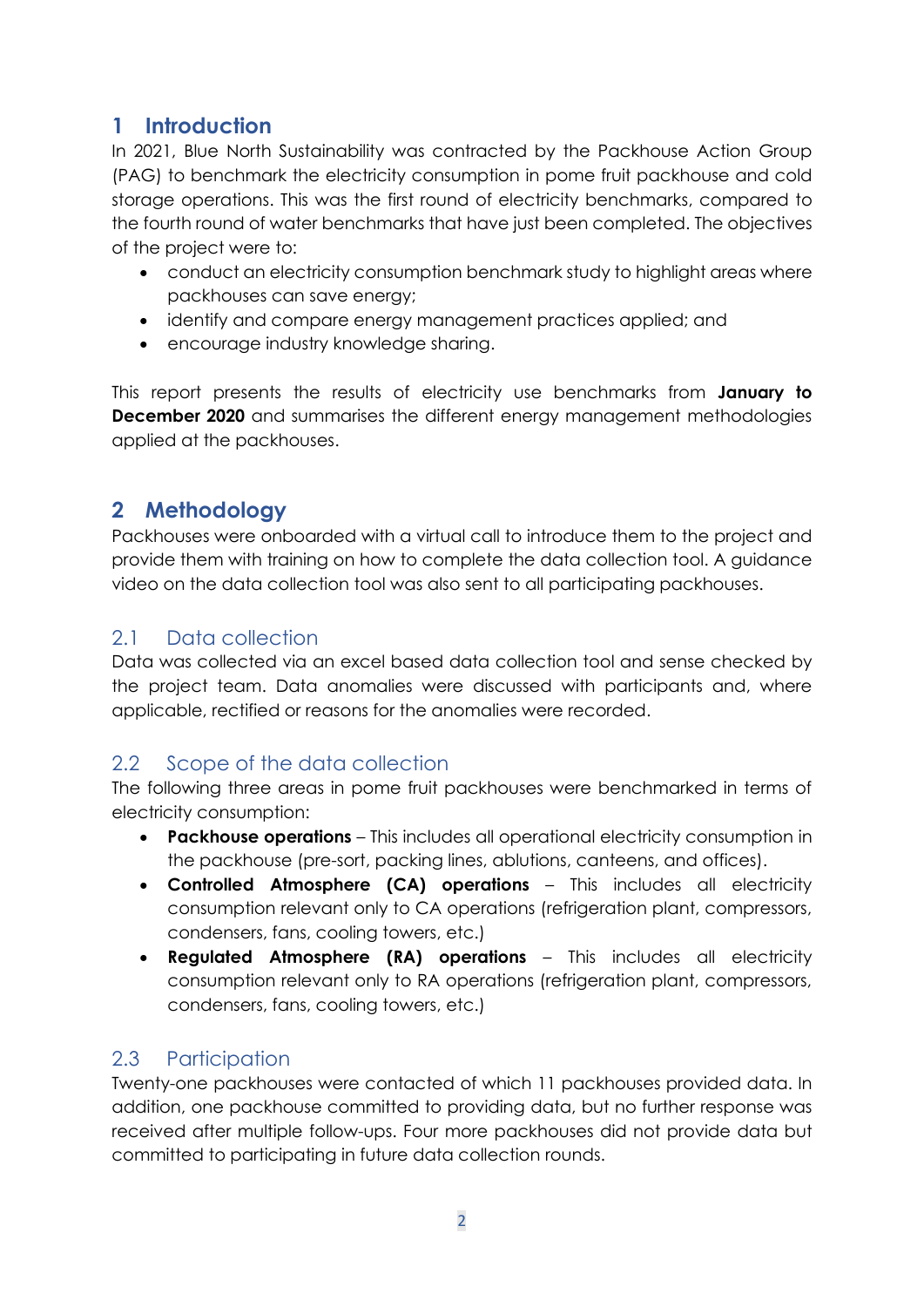## <span id="page-3-0"></span>2.4 Notes on the data

- All data sets refer to the 2020 calendar year (January to December).
- Packhouses are anonymised in the report (named A to N). Packhouse A could only provide data on electricity cost.
- Caveats apply to some data points and where applicable, they are acknowledged in this report under "Notes".
- In graphs, blue bars always indicate accurate/metered data, whereas the yellow bars indicate calculated or estimated data.

# <span id="page-3-1"></span>**3 Electricity benchmarks**

### <span id="page-3-2"></span>3.1 Packhouse operations

#### <span id="page-3-3"></span>3.1.1 Calculation

The packhouse operations benchmark is calculated as follows:

```
Packhouse operations electricity consumption (kWh) / Tonnes of 
         pome fruit packed
```
The benchmark's Unit of Measure is: Kilowatt-Hour per Tonne of pome fruit packed.

#### <span id="page-3-4"></span>3.1.2 Results

Only packhouses who provided data are shown.



<span id="page-3-5"></span>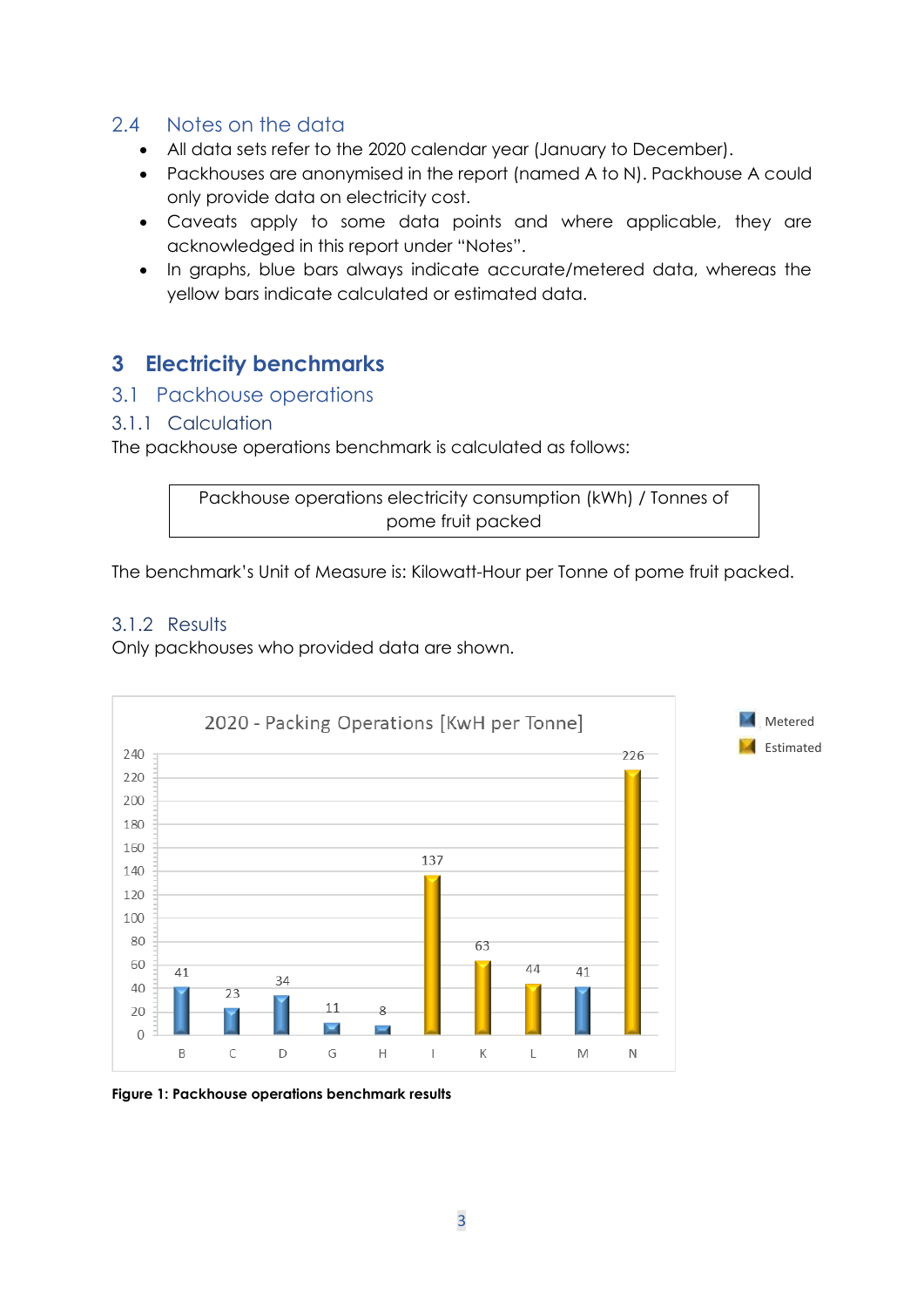#### Figure 11 notes:

Electricity consumption of Packhouses K and L were estimated due to insufficient metering.

Packhouse I – This benchmark includes RA operations consumption use.

Packhouse N – This benchmark includes CA and RA storage electricity consumption as allocation between the different areas in the packhouse was not possible.

Taking only metered/accurate data into consideration, electricity consumption for packhouse operations ranged from 8 kWh to 41 kWh per tonne of fruit. This figure is slightly lower than the benchmark of 15-44 kWh/ton found in a similar study done by Bouwer (2011)<sup>1</sup>, which could indicate increased energy efficiency over time.

Packhouse G and Packhouse H used up to five times less electricity per tonne of fruit in packhouse operations than the other packhouses. This may be due to specific energy management practices applied described below.

Packhouse G have Sonoff switches installed to switch off any unnecessary lights offsite, have replaced all the lights in the packing operations with LEDs and installed solar energy system to produce electricity to the ablutions, canteens and offices.

Packhouse H uses LED lighting and have sky light panels inserted into the roof to let natural light help with energy savings.

# <span id="page-4-0"></span>3.2 CA operations

### <span id="page-4-1"></span>3.2.1 Calculation

The CA operations benchmark is calculated as follows:

CA operations electricity consumption (kWh) / CA Tonne.Days

The benchmark's Unit of Measure is: Kilowatt-Hour per Tonne.Day of fruit stored. Tonne.Days is not an intuitive unit of measure and is explained in more detail below.

The cold storage benchmark cannot be based on tonnes stored only, as cold storage protocols vary widely from one operation to the next. Some packhouses store pome fruit for short periods (days or weeks), while other store fruit for long periods (several months to almost a year). Tonne.Days deals with this neatly as it calculates the amount of electricity used to store one tonne of pome fruit for one day. An example is:

<sup>1</sup> Bouwer, J.J., 2011, August. Using a benchmarking approach to improve energy efficiency in fruit packhouses and cold stores. In 2011 Proceedings of the 8th Conference on the Industrial and Commercial Use of Energy (pp. 30-33). IEEE.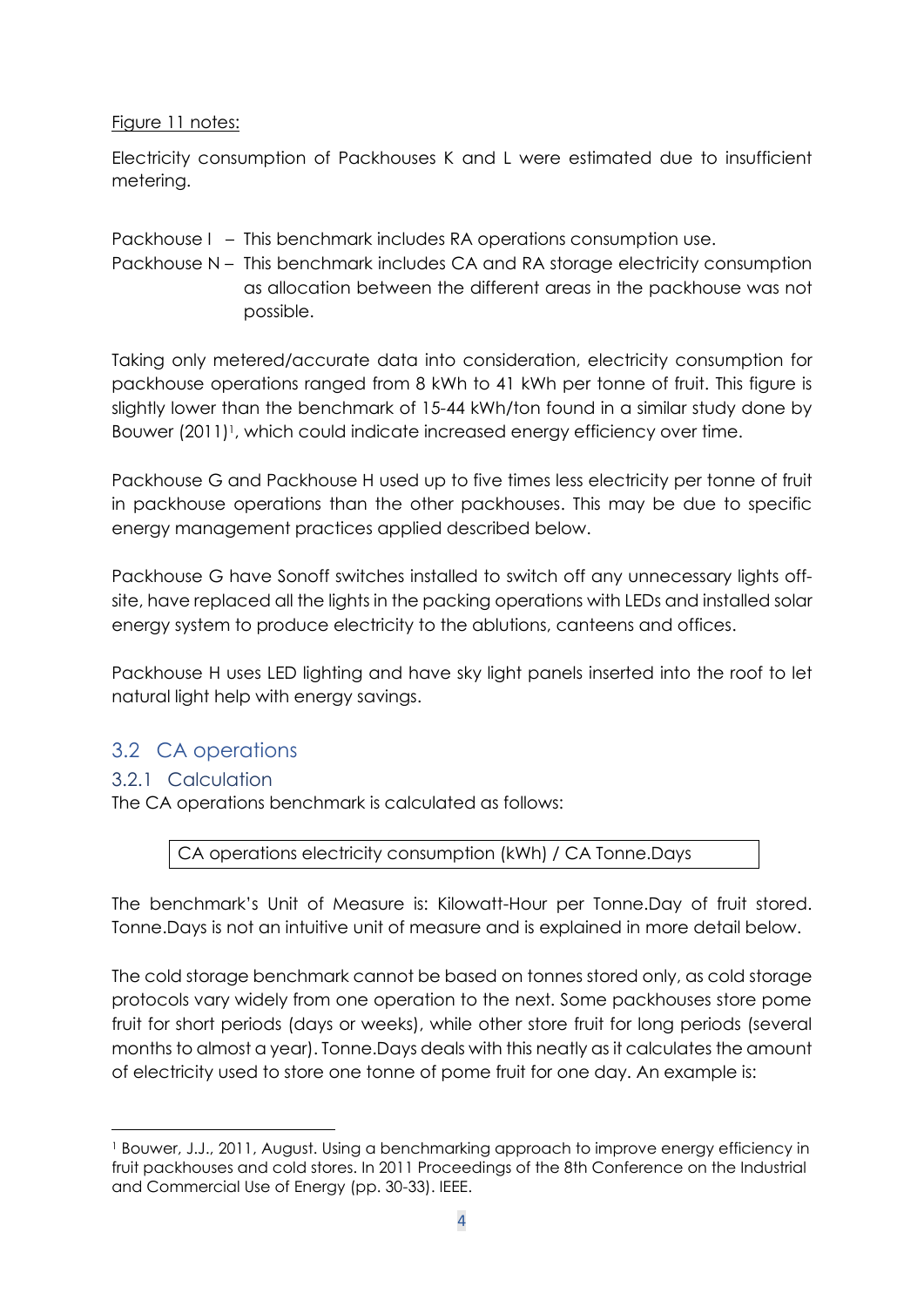#### 200 Tonnes stored for 1 day = 200 Tonne.Days 200 Tonnes stored for 3 days = 600 Tonne.Days

## <span id="page-5-0"></span>3.2.2 Results

Only packhouses who provided data are shown.



<span id="page-5-1"></span>**Figure 2: CA operations electricity benchmarks**

### Figure 12 notes:

Electricity consumption of Packhouses B, D, K, L, H and M were estimated due to insufficient metering

When only considering metered/accurate data, the CA operations electricity benchmarks ranged from 0.8 to 2.2 kWh per Tonne.Day. This figure is significantly lower than the benchmark of 5.5 -9.5 kWh/Ton.Day found by Bouwer (2011)<sup>2</sup>.

Packhouse C used nearly three times as many kilowatt-hours per tonne of fruit in comparison to packhouse I. These differences may be attributed to different energy management practices applied.

Packhouse C uses LED lighting, Power Factor Correction, variable speed drives and solar energy to reduce electricity consumption.

At Packhouse I the cold rooms are set on timers, programmed so they only run when necessary overnight. In the daytime solar energy is used. Packhouse I also uses a

<sup>2</sup> Bouwer, J.J., 2011, August. Using a benchmarking approach to improve energy efficiency in fruit packhouses and cold stores. In 2011 Proceedings of the 8th Conference on the Industrial and Commercial Use of Energy (pp. 30-33). IEEE.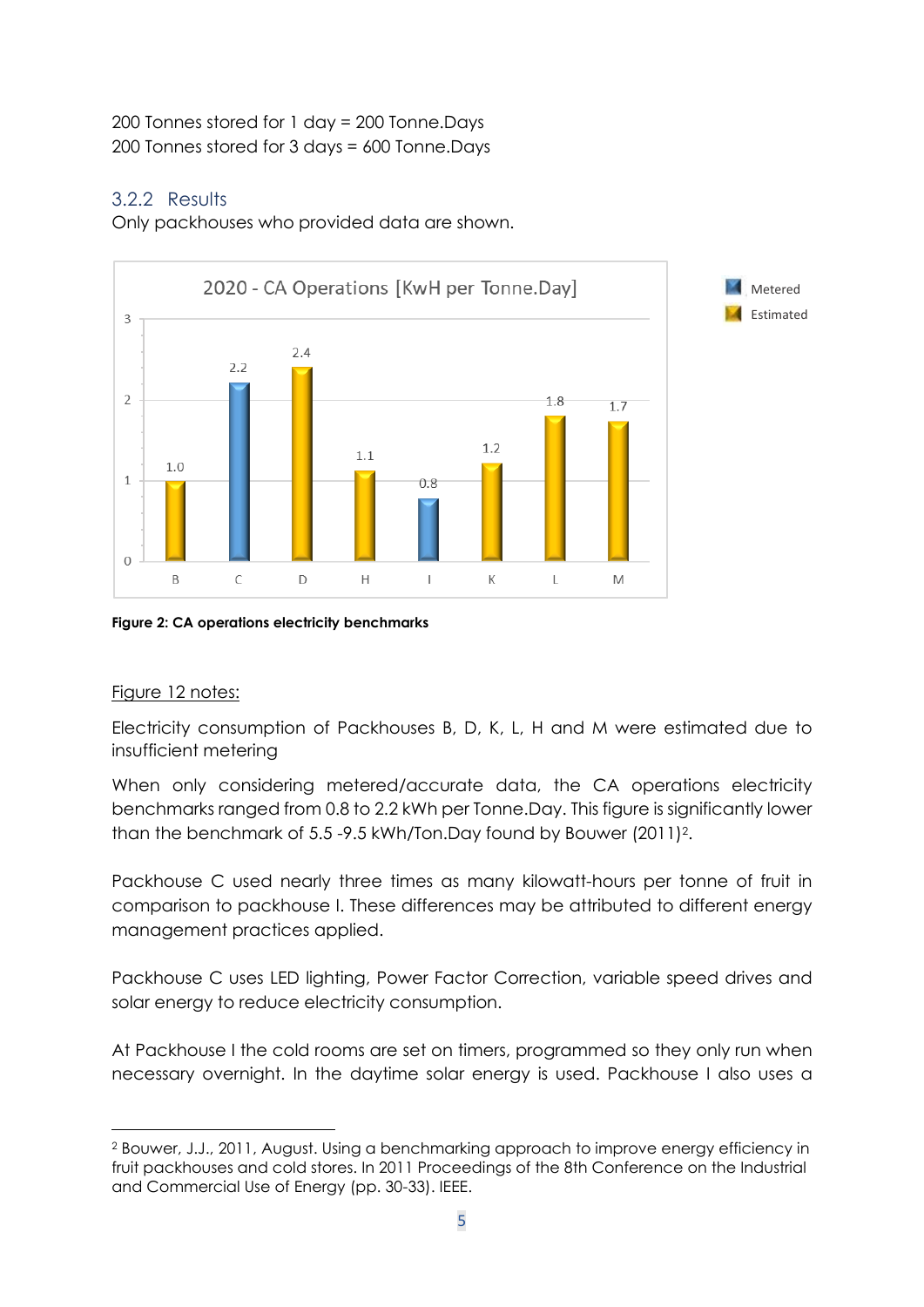supervisory control and data acquisition (SCADA) system to manage cold room settings and timers to save energy.

## <span id="page-6-0"></span>3.3 RA operations

#### <span id="page-6-1"></span>3.3.1 Calculation

The RA operations benchmark is calculated as follows:

RA operations electricity consumption (kWh) / RA Tonne.Days

The benchmark's Unit of Measure is: Kilowatt-Hour per Tonne.Day of fruit stored. Tonne.Days are explained in more detail in Section 3.2.1 of this report.

#### <span id="page-6-2"></span>3.3.2 Results

Only packhouses who provided data are shown.



<span id="page-6-3"></span>**Figure 3: RA operations electricity bechmarks**

#### Figure 13 notes:

Electricity consumption of Packhouses B, D, H, K, L and M were estimated due to insufficient metering.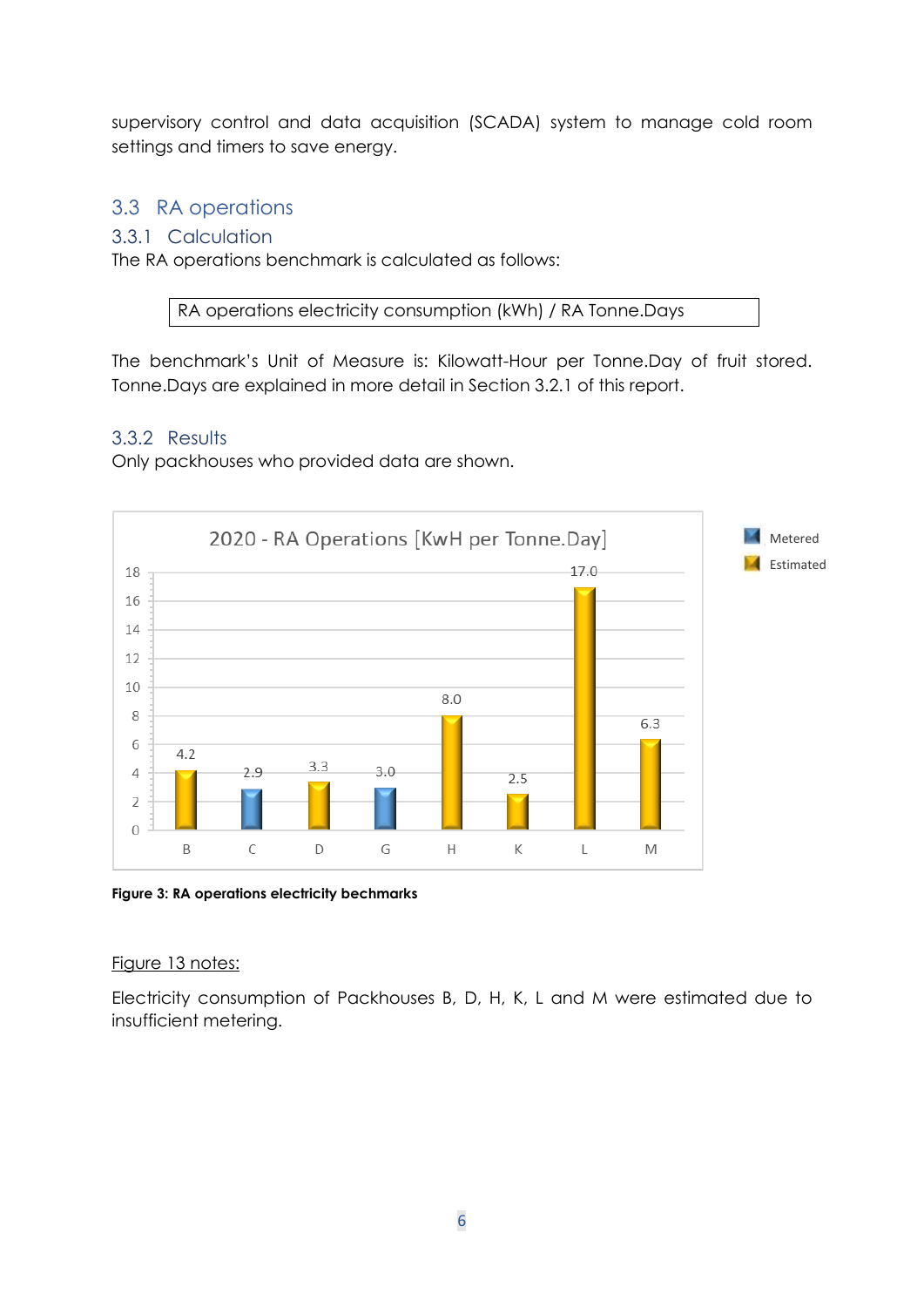When only considering metered/accurate data, the RA operations electricity benchmark is 3 kWh per Tonne.Day. This figure is also significantly lower than that found by Bouwer (2011)<sup>3</sup>.

# <span id="page-7-0"></span>**4 Overall Packhouse electricity consumption benchmark**

The overall benchmark for each packhouse incorporates electricity use for all sections of the packhouse, excluding electricity consumption allocated as "other". The unit of measure for this benchmark is kWh per tonne of pome fruit packed. The January to December 2020 benchmarks are presented in [Figure 4.](#page-7-2)



#### <span id="page-7-2"></span>**Figure 4: Overall electricity benchmarks**

The large variation in the overall electricity consumption benchmarks can be ascribed to the unique combination of facilities at the packhouse (for example packhouses have varying CA storage capacities and strategies) and the different energy management practices applied. Regardless, the general consensus seems to be that approximately 100 - 300 kWh of electricity was consumed per tonne of fruit packed.

# <span id="page-7-1"></span>**5 Electricity usage profile**

It is useful to compare the electricity use profiles of different packhouses. [Figure 5](#page-8-1) below displays the percentage of electricity consumed for different areas/activities in each of the participating packhouses.

<sup>3</sup> Bouwer, J.J., 2011, August. Using a benchmarking approach to improve energy efficiency in fruit packhouses and cold stores. In 2011 Proceedings of the 8th Conference on the Industrial and Commercial Use of Energy (pp. 30-33). IEEE.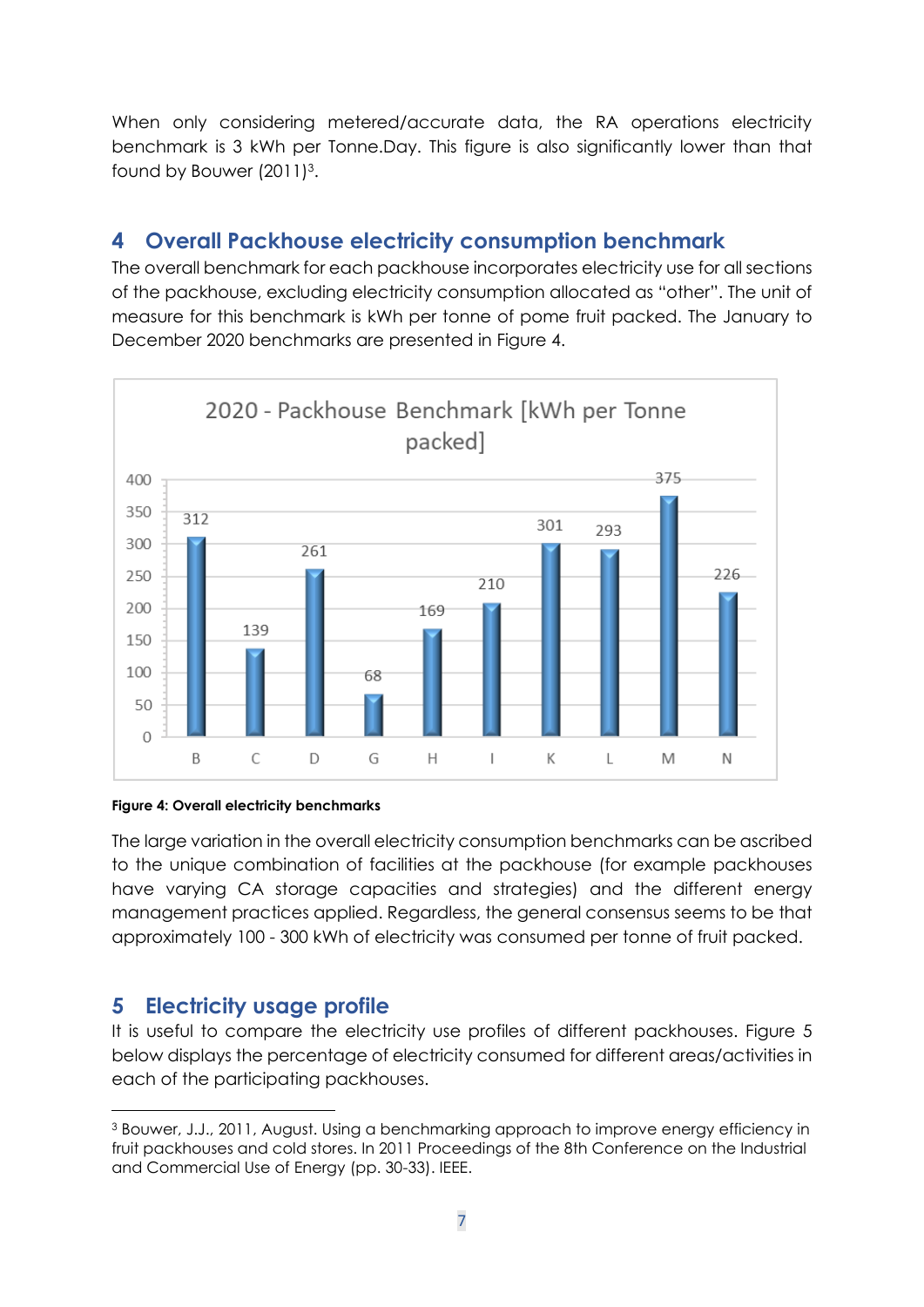

<span id="page-8-1"></span>**Figure 5: Electricity use profiles**

#### Figure 15 notes:

Packhouse C – Provided accurate data and this profile can be used for comparison.

[Table 1](#page-8-2) below summarises the quality of the data received from each of the participating packhouses, for each area/activity.

<span id="page-8-2"></span>

|  | Table 1: Summary of packhouse data quality for the different areas/activities |  |  |  |
|--|-------------------------------------------------------------------------------|--|--|--|

| <b>Packhouse</b> | <b>Packing operations</b>              | <b>CA operations</b> | <b>RA</b> operations                 |
|------------------|----------------------------------------|----------------------|--------------------------------------|
| A                | No data                                | No data              | No data                              |
| B                | Metered                                | <b>Estimated</b>     | <b>Estimated</b>                     |
| С                | Metered                                | Metered              | Metered                              |
| D                | Metered                                | <b>Estimated</b>     | <b>Estimated</b>                     |
| G                | Metered                                | N/A                  | Metered                              |
| H                | Metered                                | <b>Estimated</b>     | <b>Estimated</b>                     |
|                  | <b>Estimated -</b><br>allocation issue | Metered              | No data - allocation<br><b>issue</b> |
| K                | <b>Estimated</b>                       | <b>Estimated</b>     | <b>Estimated</b>                     |
|                  | Estimated                              | <b>Estimated</b>     | <b>Estimated</b>                     |
| M                | Metered                                | <b>Estimated</b>     | <b>Estimated</b>                     |
|                  | <b>Estimated -</b>                     | No data - allocation | No data - allocation                 |
|                  | allocation issue                       | <i><u>issue</u></i>  | <i>issue</i>                         |

#### <span id="page-8-0"></span>5.1.1 Variation in electricity use profiles

There are large variances in the electricity use profiles of participating packhouses. This could be attributed to:

• A lack of metering (resulting in estimated data).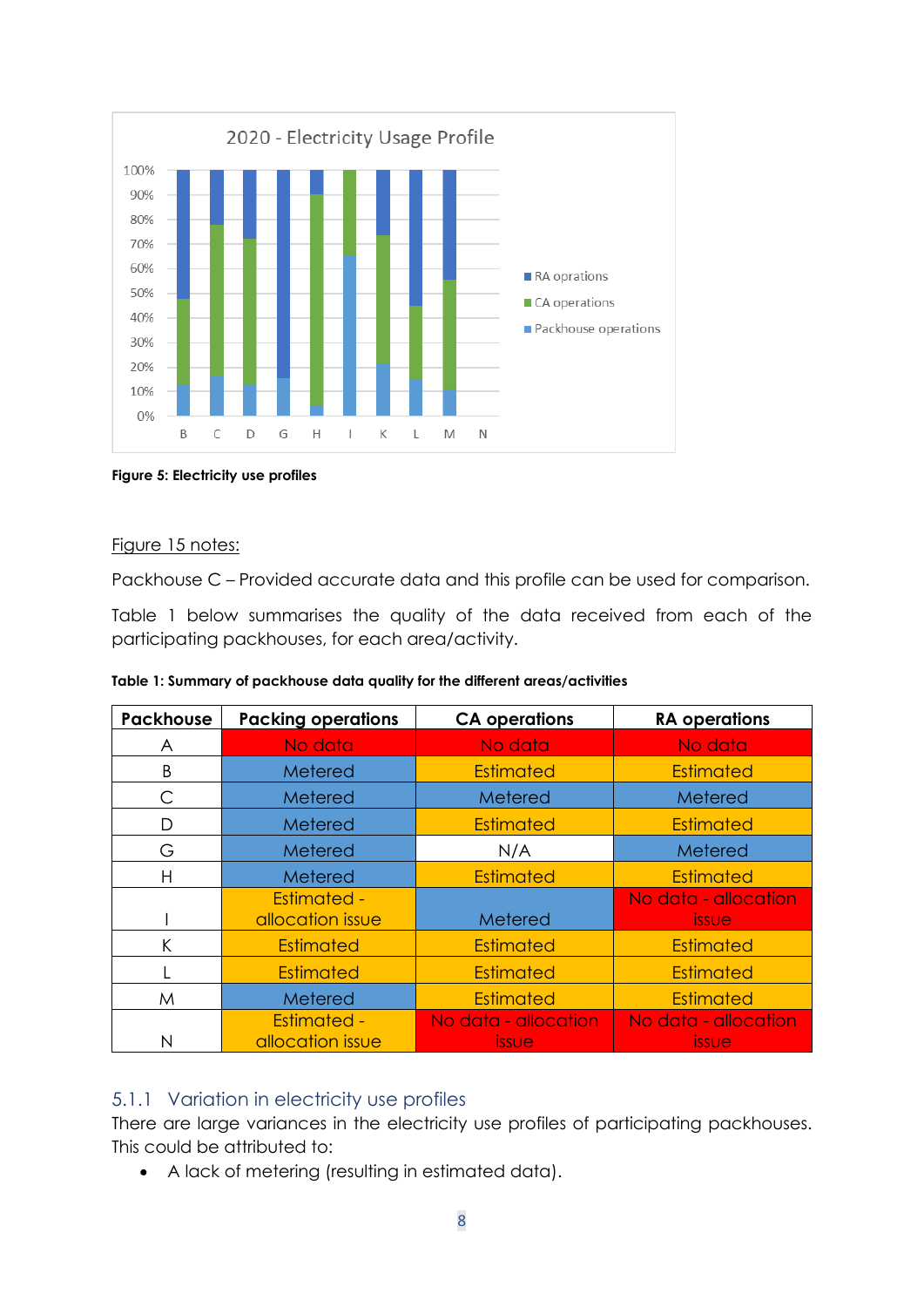- Electricity consumption that is metered, but that cannot be clearly allocated to the specific areas of the packhouse (one meter measuring electricity use for multiple areas).
- Errors in electricity consumption records.
- Different types of energy management practices applied.
- Different CA storage capacities and strategies applied.

# <span id="page-9-0"></span>**6 Electricity cost**

[Figure 6](#page-9-1) below depicts the cost of electricity in Rand per kWh for each packhouse.



<span id="page-9-1"></span>**Figure 6: Rand per kWh electricity cost benchmarks**

#### Figure 16 notes:

[Table 2](#page-9-2) below summarises the source of each packhouse's **total** electricity cost data.

Packhouse C's grid electricity cost was metered, but their renewable electricity cost was estimated and thus this packhouse appears as yellow on the graph.

<span id="page-9-2"></span>

| Table 2: Source of electricity cost data per packhouse |  |  |  |  |
|--------------------------------------------------------|--|--|--|--|
|--------------------------------------------------------|--|--|--|--|

| <b>Packhouse</b> | Grid                     | Renewable           |
|------------------|--------------------------|---------------------|
| A                | Eskom invoice - Megaflex | Bought in at R1/kWh |
| B                | Municipal invoice        | Own meter reading   |
| $\mathsf{C}$     | Municipal invoice        | Estimated           |
| D                | Estimated                | N/A                 |
| G                | Own meter reading        | N/A                 |
| Н                | Eskom invoice - Ruraflex | N/A                 |
|                  | Eskom invoice - Ruraflex | Own meter reading   |
|                  | Eskom invoice - Ruraflex | N/A                 |
|                  | Municipal invoice        | Municipal invoice   |
| M                | Own meter reading        | N/A                 |
| N                | No data                  | No data             |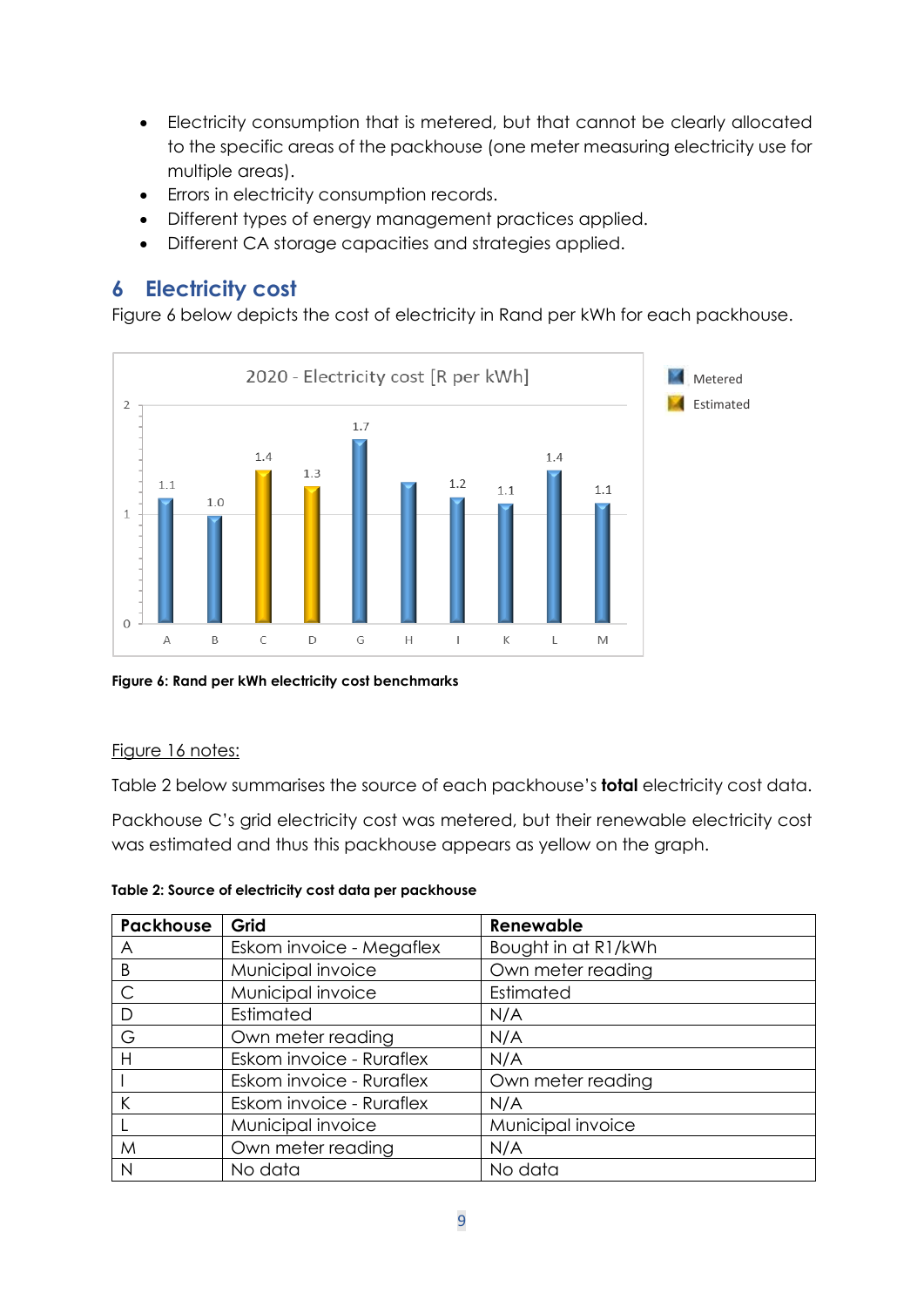The cost per kWh, ranged from R 1 /kWh to R 1.70 /kWh.

# <span id="page-10-0"></span>**7 Energy Management Practices**

Packhouses were asked a series of qualitative questions around energy management practices applied in the different areas of activity in the packhouse. A summary of these results is shown below.

# <span id="page-10-1"></span>7.1 Pre-sort/packing line

Seven packhouses apply energy management practices in their pre-sort and packing lines.

- One packhouse switches off the majority of their lights during tea and lunch breaks in both the day and night shifts
- One packhouse uses Power Factor Correction.
- Two of the seven packhouses have soft starters installed.
- Three of the seven packhouses have variable speed drives installed in the electronic motors of their pre-sort and packing lines (such as those in the water pumps), which control the frequency of the electric current and thus the speed at which the motors function to save energy.
- One packhouse have Sonoff switches installed to switch any unnecessary lights off.
- One packhouse does not use the machinery in the offseason during peak tariff time phases.
- Three of the seven packhouses make use of LED lights.
- Two packhouses make use of solar energy.

# <span id="page-10-2"></span>7.2 Refrigeration

Nine packhouses apply energy management practices in their refrigeration plants.

- Five of the nine packhouses have variable speed drives installed in the electronic motors of the compressors and fans in their cold storage.
- Two of the nine packhouses use a Programmable Logic Controller (PLC) program to manage their condensers, which allows only the necessary compressors to operate.
- One packhouse also uses a PLC to control the lights in their CA and RA cold rooms and lights automatically switch off during lunch and tea breaks.
- Two of the nine packhouses make use of LED lights in their cold storage.
- Two of the nine packhouses make use of solar energy in their cold storage.
- One packhouse makes use of Power Factor Correction in its cold storage.
- One packhouse does auto-scheduling based on RURAFLEX peak tariff periods in its cold storage, where the plant switches to lower energy consumption during certain times per day and year
- One packhouse uses maximum demand controllers in their cold storage.
- One packhouse has timer systems installed to manage the fans in the cold rooms, switching them off during peak hours.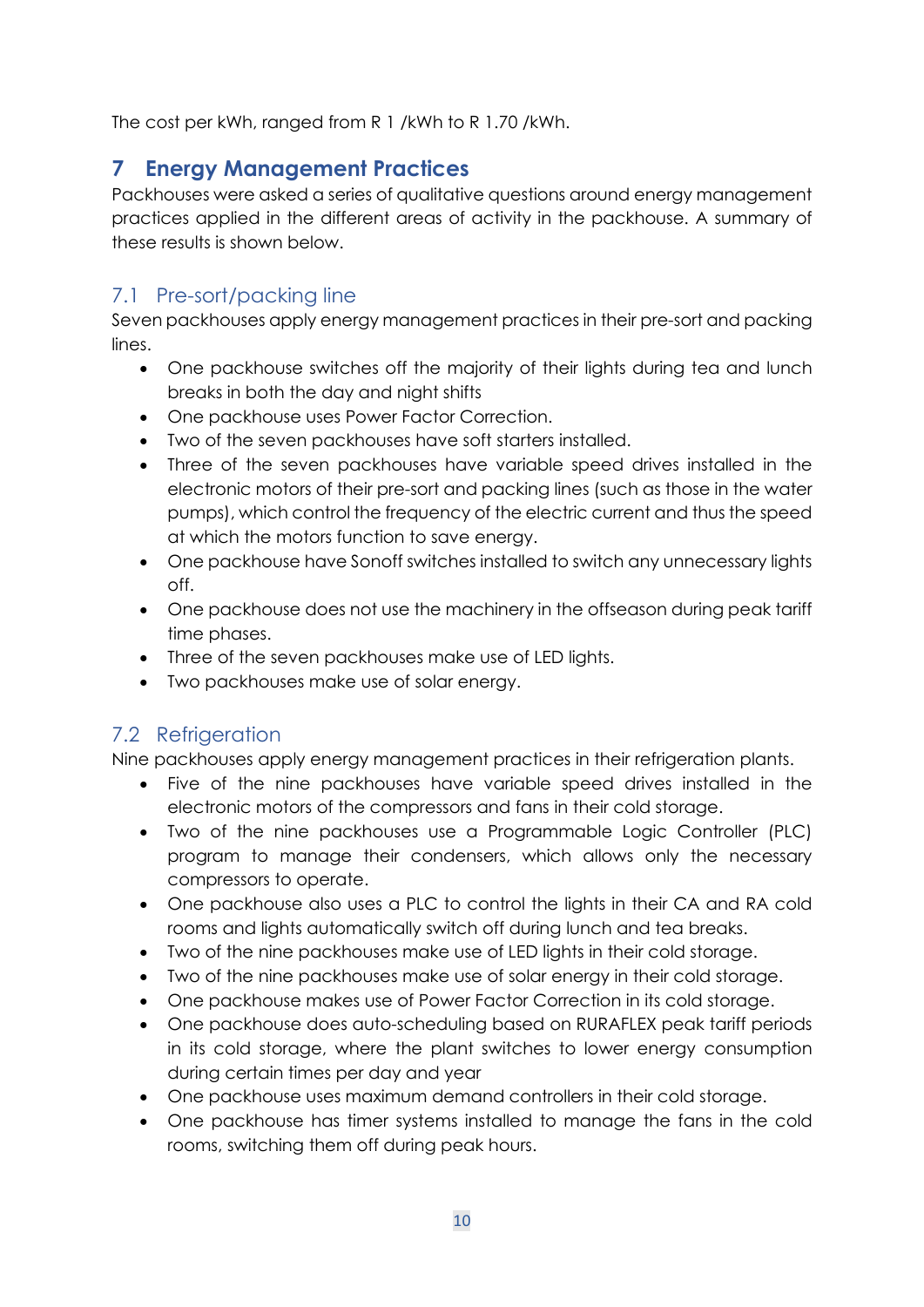- One packhouse set their cold rooms on timers, programmed so they only run when necessary overnight.
- One packhouse has soft starters installed on all their compressors, cooling fans and some of their cooling towers.
- One packhouse uses a SCADA system to manage peak & off-peak periods.

# <span id="page-11-0"></span>7.3 Ablutions, canteen and offices

Seven packhouses apply energy management practices in their ablutions, canteens and offices.

- One packhouse switches off their hot water boilers at close of business on a Friday and only restarts them again on Mondays.
- Five of the seven packhouses make use of LED lights in their staff facilities.
- Two of the seven packhouses make use of solar energy in their staff facilities.
- Two of the seven packhouses makes use of Power Factor Correction in their staff facilities.
- One packhouse have installed Sonoff switches to switch off any unnecessary lights in their staff facilities.
- One packhouse makes use of motion sensors on their office lights.
- One packhouse applies absolute energy monitoring, with applicable start and stop procedures for optimum energy usage and vacuum breakers in their staff facilities.

# <span id="page-11-1"></span>7.4 Additional energy saving practices

Four packhouses indicated additional energy management practices applied.

- One packhouse switches off their glue machines over weekends.
- One packhouses changes their forklift batteries to lithium ion, which is more energy efficient and requires less charging.
- One packhouse installed a solar energy system.
- One packhouse replaces their maintenance and redundant equipment with energy efficient motors and some of their houses are fitted with solar geysers.

# <span id="page-11-2"></span>**8 Conclusion**

The project provided valuable insights into the energy consumption of pome fruit packhouses and cold stores. The quantitative results can serve as a baseline for pome fruit packhouses to improve their energy consumption in the future, while also providing a guide for improvement targets.

The large variation seen in the benchmark results indicate that there is much room for improvement, with a particular need for metering to be installed and accurate energy consumption record keeping. Differences in energy management practices applied could also explain some of the variances in the benchmarks.